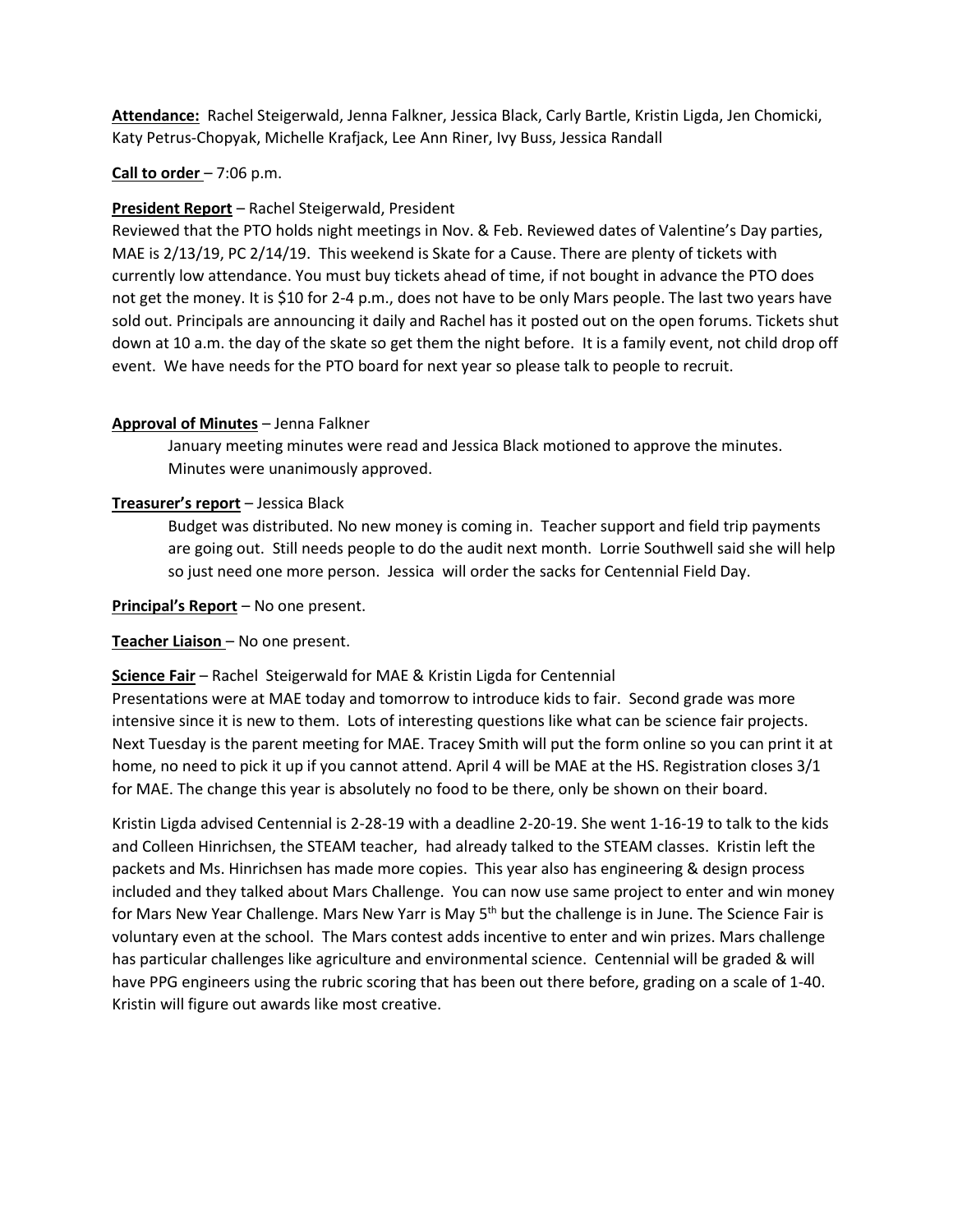### **Book Fair** – Lee Ann Riner

It is April 8th-12<sup>th</sup>, set up April 8<sup>th</sup>, with family night on 4-10-19 6-8 p.m. This Thurs. Lee Ann will meet with the Scholastics rep. She is expecting a large crowd for family night so she will need help. It will be in gym. We are helping with centennial too which Centennial is working on April 3-9<sup>th</sup>, concluding on Open House night.

# **Sarris Candy** – Rachel Steigerwald and Jen Chomicki

All forms were put in mailboxes, but not everyone got it home yet. A note was attached based on snow day please send out it ASAP, but teachers have not sent home still. Jen will talk to Karen Goul about extending the sale if they don't get the forms home until Feb. 9th. Jen will talk to Karen to try to get Mr. Lape to send home ASAP but Heather Garver said that happened with the holiday shop and they still didn't send it home when he said. Easter is later this year so it buys us some time. Jessica Black said there is probably room to wiggle if we talk to Sarris to see about extending it. Also noted the turn in date is the day after no school for the holiday. Jessica recommended extending to the  $25<sup>th</sup>$  if possible with Sarris. We will have to send paper saying extended, but it will need approved. It all depends if delivery date will need to change. We usually allow a week for late turn ins anyway. We can do an email blast and a facebook post to advertise the extension instead of sending paper home. Rachel will talk to Karen. We usually make \$8000.00 It is currently running Feb 4-19. Delivery date is April 3rd, 2:00-6:30 for the team, parent pick up is 3:00-6:30

# **Field Trip** - Rachel Steigerwald

EVERYthing is out. March  $1<sup>st</sup>$  is last day to turn in to admin the clearances. Not turned in by then, then not a chaperone. We have people who have not paid their \$15 chaperone fee, with a few on board so please tell people get that in or you cannot go. Still 20-30 chaperones who do not have their clearances in. Rachel is advertising on Facebook about the clearances. On March 2<sup>nd</sup> they will go to the alternates. They have known since November. Any turned by 3/1/19 will go to the school board meeting for approval on 3-5-19.

# **Yearbook** – Rachel Steigerwald

Sale is almost over. All online, no handwritten forms this year. If you purchased, you can see if you purchased online. You would have needed to sign in to purchase it. Sale ends Feb. 22nd. Kindergarten pics were due yesterday, some forgot, only  $6<sup>th</sup>$  grade needed. If you have a  $5<sup>th</sup>$  grader, remember you will need to do this next year.

# **Teacher Luncheon** – Jen Chomicki, Carly Bartle, & Ivy Buss

They started on themes, maybe western to use some stuff we have. Alison said its been at least 6 years since they did that theme. Once they have menu they can do sign up. We don't ask for food from places, just use parents. Ivy sticking with same menu, teachers like it and the sign up can just be copied again. Rachel asked since it is staff appreciation, is anyone willing do it for bus drivers? Jessica Black said we did it on a Fri. Jenna Falkner & Rachel thought we did donuts. Rachel said she did it 2 years in a row and last year it was Karen Goul who did last year. Michelle Krafjack said if Fri., donuts are \$5 dozen at Giant Eagle. Valencia donuts is still open per Heather Garver. He has given us a good deal in the past. Donuts and coffee at garage are set up 8 a.m. and then picked up around 10:30 a.m.. Lee Ann Riner said they